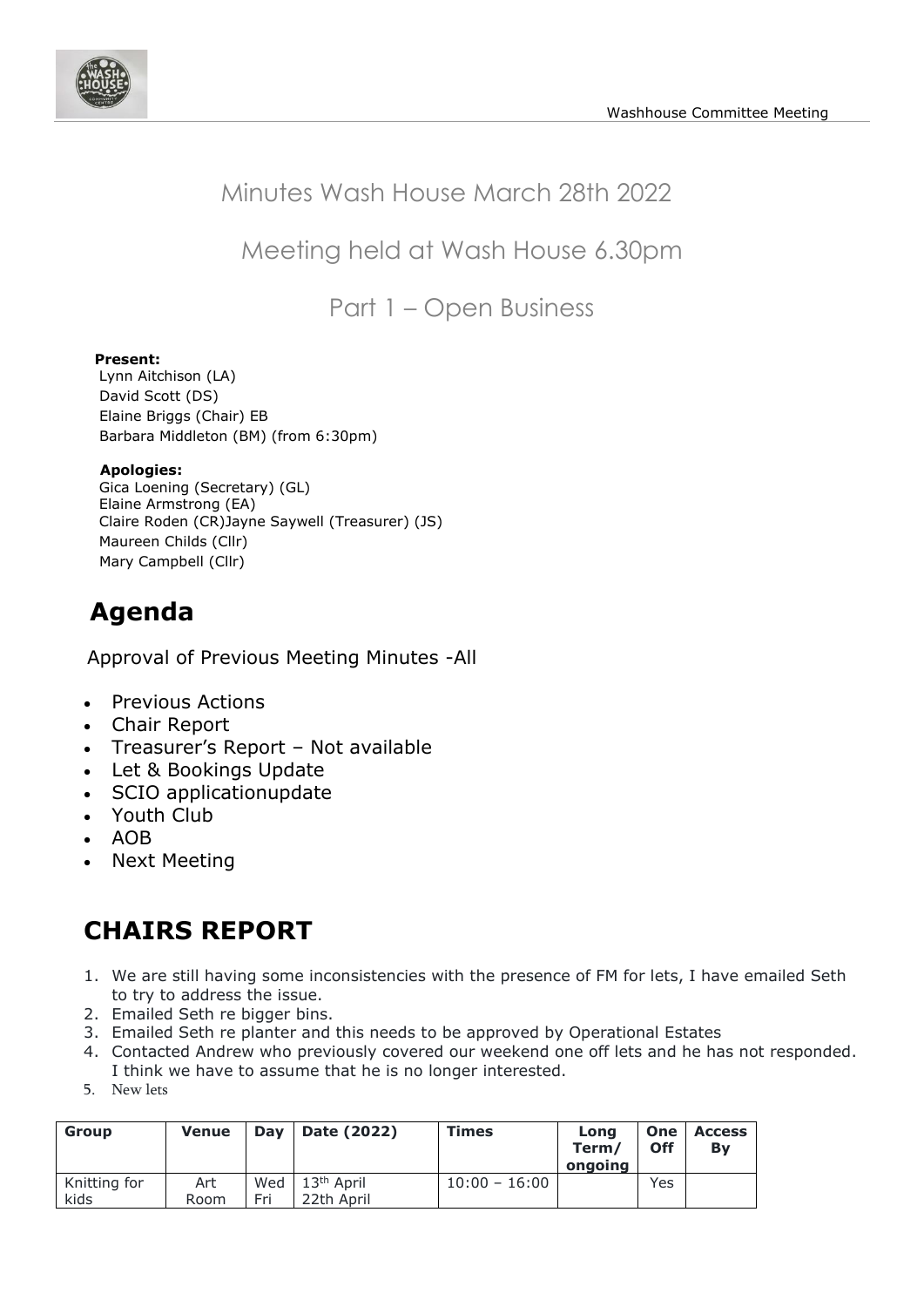

| Knitting for<br>kids                   | Youth<br>Lounge | Thu | 28 <sup>th</sup> April | $15:30 -$<br>17:00 |            | Yes |           |
|----------------------------------------|-----------------|-----|------------------------|--------------------|------------|-----|-----------|
| Knitting for<br>kids                   | Youth<br>Lounge | Fri | 29 <sup>th</sup> April | $13:30 -$<br>15:00 | Yes        |     |           |
| Sing in the<br>city                    | Main<br>Hall    | Thu | 28 <sup>th</sup> April | $09:50 -$<br>12:10 | <b>Yes</b> |     |           |
| burlesque<br>fitness class<br>(Lauren) | Main<br>Hall    | Mon | 4 <sup>th</sup> April  | $18:00 - 21:00$    |            |     | <b>FM</b> |
| <b>Musicians</b><br>(Marit Falt)       | Art<br>Room     | Fri | 9 <sup>th</sup> April  |                    |            | Yes |           |
| <b>Musicians</b><br>(Marit Falt)       | Art<br>Room     | Sat | 15 <sup>th</sup> April | $10:00 - 17:00$    |            | Yes |           |

# **TREASURERS REPORT**

(Treasurer not available for the meeting)

# Actions (Status are: New, Ongoing, Complete, Rejected, On Hold)

| <b>No</b> | <b>Date</b><br>Raise<br>d | <b>Description</b>                                                                                                                                                | <b>Action/Update</b>                                                                                                                                                                                                                                                                  | <b>Actio</b><br>n<br><b>With</b> | <b>Status</b> |
|-----------|---------------------------|-------------------------------------------------------------------------------------------------------------------------------------------------------------------|---------------------------------------------------------------------------------------------------------------------------------------------------------------------------------------------------------------------------------------------------------------------------------------|----------------------------------|---------------|
| 5         | 19/2/19                   | Bins -Investigate the cost and<br>whether council would require us to<br>pay for uplift too? We should refute<br>their suggestion as we are a public<br>building. | 12/11/19 - Gica get larger grey bins from CEC<br>14/1/20 - EB to email Gica info again<br>12/05/21 No development<br>27/09/21 No development<br>24/01/2022 No development<br>28/02/2022 Elaine to takeup with Seth<br>28/03/2022 EB has emailed Seth (and suggesting bigger<br>bins). | EB                               | Ongoing       |
| 9         | 19/2/19                   | photos of each committee member<br>for both website and for committee<br>info to be posted up in foyer.                                                           | Photos of Jayne and Elaine A needed<br>12/05/21 Still needed?<br>27/09/21 No development but would be nice!<br>24/01/2022 same as above<br>28/02/2022 leave this for the moment, placed on hold                                                                                       | <b>BM &amp;</b><br>LM            | On Hold       |
| 23        | 19/3/19                   | Committee Training: EVOC is able to<br>deliver free training                                                                                                      | Gica has emailed EVOC re Tuesdays. Will follow up again<br>27/09/21 On hold<br>24/01/2022 Been dropped until face to face meetings<br>resume<br>28/02/2022 Leave until we recruit more members<br>(placed on hold)                                                                    | GL                               | On hold       |
| 27        | 21/5/19                   | Front door bells / Fire doors                                                                                                                                     | Wrong Fire doors put in.<br>Elaine to ask for outer buzzer to open the fire doors.<br>EB Asked for auto open on approach, still denied.<br>27/09/21<br>24/01/2022 ongoing<br>28/02/2022 Elaine to speak with Seth                                                                     | EB                               | Ongoing       |
| 59        | 13/8/19                   | Barbara's art panels                                                                                                                                              | Barbara has costed the missing art panels and will<br>present to committee<br>24/01/2022 Is this ongoing?<br>28/02/2022 ongoing                                                                                                                                                       | <b>BM</b>                        | Ongoing       |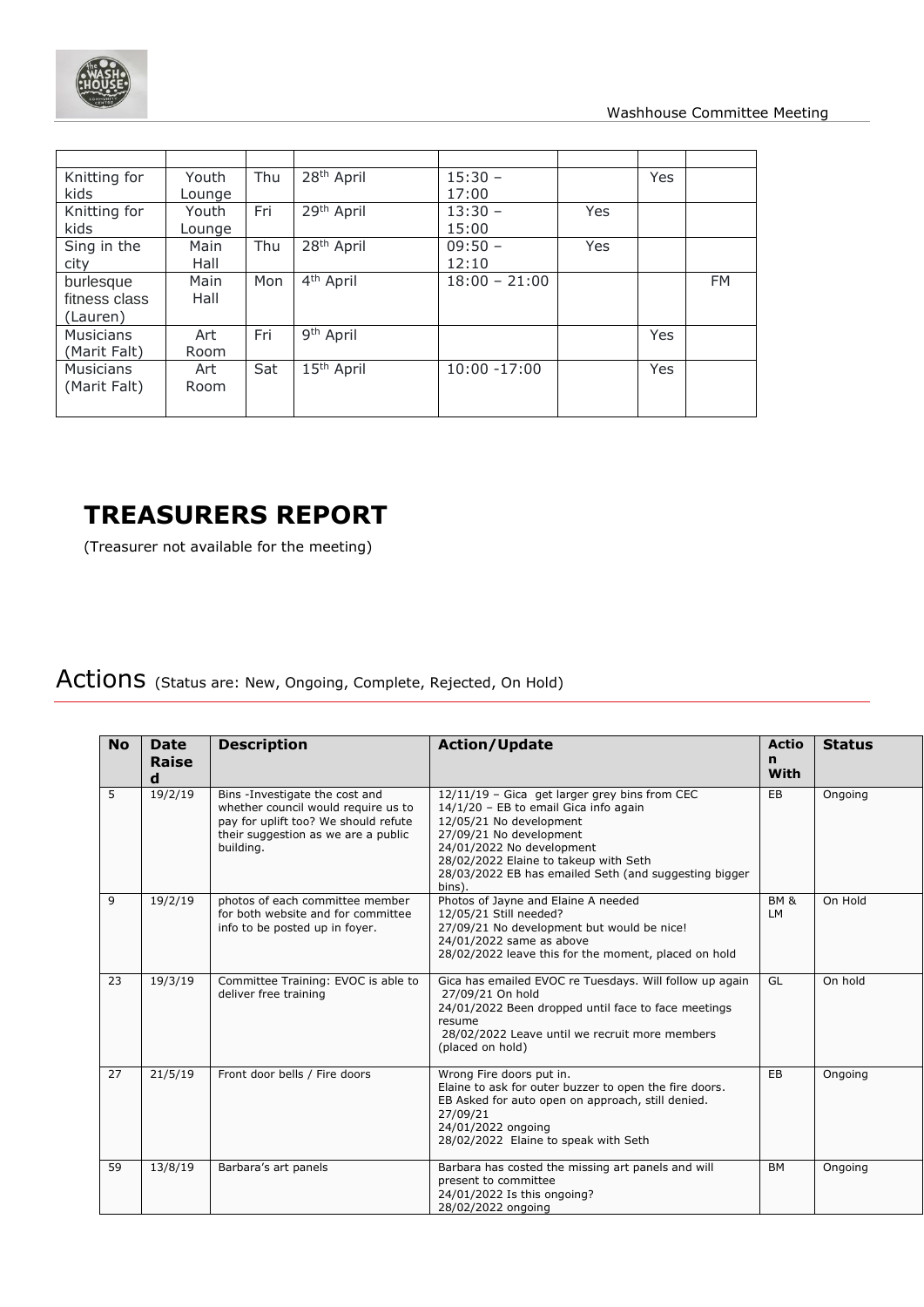

| 61 | 13/8/19        | Decor and Signage                                                                                          | 12/05/21 Gica to look into tree purchase and building of<br>planter, for opening of WH<br>24/01/2022 Gica made presentation to Tool Library for<br>building of planters and raised beds in garden.<br>Unfortunately bid unsuccessful.<br>28/02/2022 Elaine to let council know we are proceeding<br>with landscaping (planters). Gica to lisaise with Ross on<br>sizing and costs. | GL/EB      | On hold                     |
|----|----------------|------------------------------------------------------------------------------------------------------------|------------------------------------------------------------------------------------------------------------------------------------------------------------------------------------------------------------------------------------------------------------------------------------------------------------------------------------------------------------------------------------|------------|-----------------------------|
| 67 | 10/9/19        | New website action' for website to<br>encourage people to see the potential<br>for hiring. GL to progress. | Lindsay Perth has moved materiel to Square Space<br>12/05/21 Gica to get update from Lindsay<br>24/01/2022 On hold for now<br>28/02/2022 Gica to speak to Lindsay again about doing<br>website                                                                                                                                                                                     | GL         | On hold                     |
| 84 | 22/9/202<br>1  | Weekend Lets                                                                                               | Limited keys to be available going forward.<br>The committee agreed proposal that management cttee<br>members shoud continue to hold keys, along with main<br>groups, and that trust should be recognised by CEC. EB<br>to propose this to Seth. 27/09/21<br>24/01/2022 Update needed<br>28/02/2022 Ongoing                                                                        | All        | Ongoing                     |
| 90 | 28/02/20<br>22 | Porty Food Project                                                                                         | Hazel from food project was invited to speak to the<br>committee about linking with the WH. Discussion around<br>moving the WH freezers to be more accessible for the<br>public. Conversation about potential links with the Youth<br>Group and future youth café. Jayne will give them<br>access on Fridays for drop off for now.<br>28/3/2022 Jayne not present for update       | JS.        | Ongoing                     |
| 91 | 28/02/20<br>22 | Room Booking Hire agreements                                                                               | We agreed to review room booking hire arrangements<br>annually. Find risk register and send to Jayne.                                                                                                                                                                                                                                                                              | ALL/<br>EB | Deferred to next<br>meeting |
|    |                |                                                                                                            |                                                                                                                                                                                                                                                                                                                                                                                    |            |                             |
|    |                |                                                                                                            |                                                                                                                                                                                                                                                                                                                                                                                    |            |                             |

### 1. Lets and Bookings update

Email check on the WH email to be continued, although some confusion re access details. EB confirmed sign in and password Rota for April is as follows: Jayne, Elaine A, Lynn, Elaine B

## 2. SCIO Application Update

Automated response received from OSCR re receipt of our submission.

## 3. Youth Club

Update : Ongoing issue of sickness absence of allocated youth worker.

Concern was expressed re how quicky the funding needs to be used, and if arrangements need to be made that do not involve the absentee youth worker.

BM suggested offering 3 X 2 hour sessions aiming to produce a documentary type video.